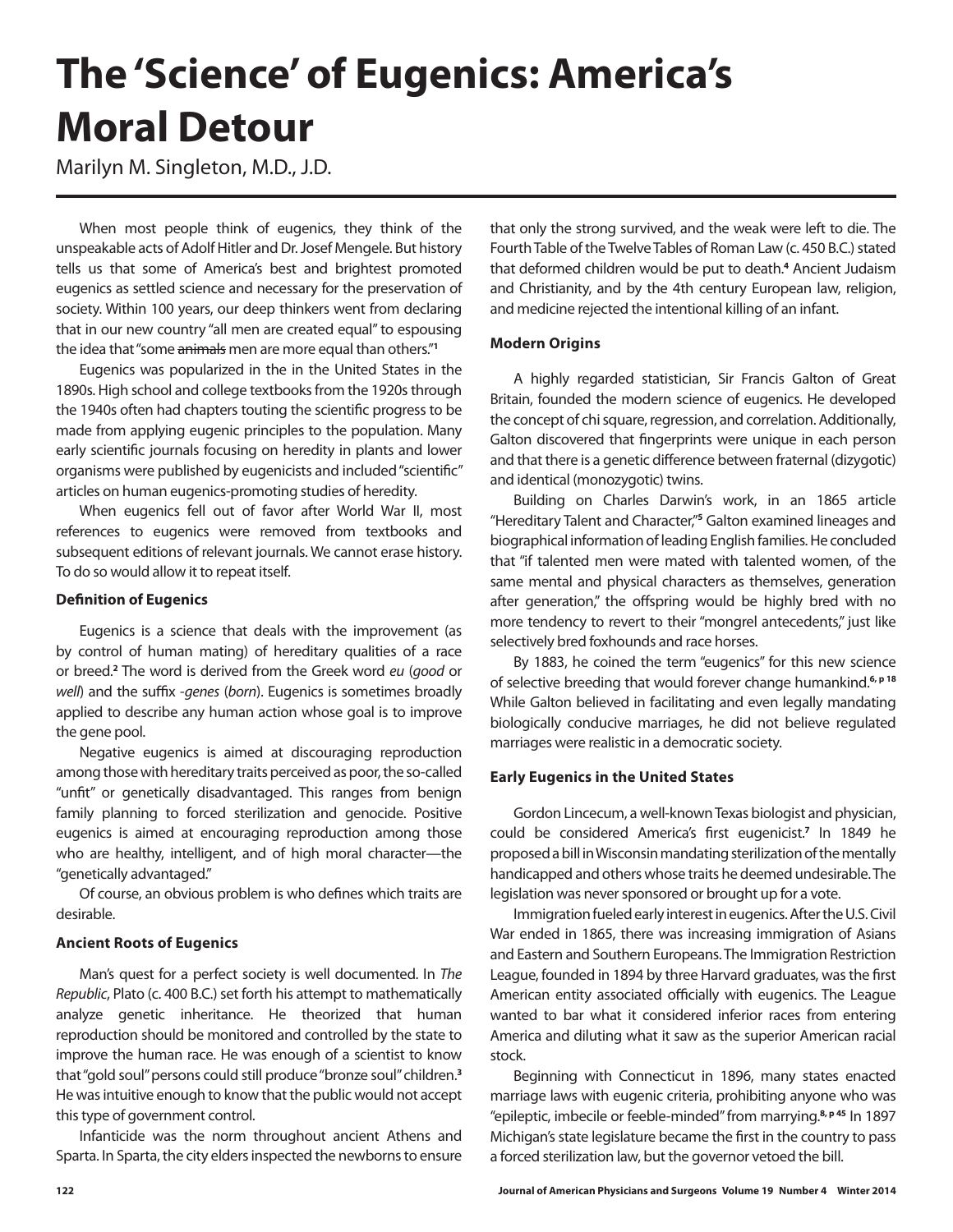During the late 1890s, the renowned surgeon Albert Ochsner learned to perform vasectomies. He spoke at American Medical Association meetings not only recommending vasectomy for criminals but touting its benefits for "chronic inebriates, imbeciles, perverts, and paupers."**<sup>9</sup>**

### **American Eugenics as "Science"**

Charles Davenport, a chicken breeder, agriculturalist, prominent biologist, and Harvard professor, launched the American eugenics movement in 1898. His expertise in science gave eugenics its needed respectability. He was one of the first American scientists to apply Mendelian genetics to human traits, discovering the inheritance of conditions such as albinism and neurofibromatosis.

Davenport believed that complex human traits were controlled by single genes and therefore inherited in a predictable pattern. Davenport moved on from heredity to eugenics. Relying on his single-gene theory, he posited that the human population could be improved by selecting and breeding for desirable traits, just as practiced with livestock.

Stanford president and biologist David Starr Jordan in 1902 originated the notion of "race and blood" in *Blood of a Nation, A Study of the Decay of Races by the Survival of the Unfit*. **<sup>10</sup>** He "scientifically" concluded that human qualities and conditions such as talent and poverty were passed through the blood. Jordan went on to chair the Committee on Eugenics of the Immigration Restriction League in 1909.

The American Breeder's Association (now called the American Genetic Association) was established in 1903 to disseminate the latest knowledge on how to plant and harvest more robust strains of corn and other produce. Membership included Alexander Graham Bell, David Starr Jordan, and Luther Burbank. In 1906, Davenport urged the Association to include a eugenics section to investigate heredity in the human race with the goal of breeding humans with superior traits.

In 1910 Davenport, with the American Breeders Association, founded the Eugenics Record Office (ERO) based at Cold Spring Harbor Laboratory on Long Island, New York. Harry Laughlin, who ironically died of epilepsy, was appointed the director of the ERO, with an advisory panel that included a Harvard physiologist, a Princeton psychiatrist, a University of Chicago economist, and Alexis Carret, winner of the Nobel Prize in Medicine.

The ERO's first mission was "to identify the most defective and undesirable Americans, at least 10 percent of the population."**6, p 59** Davenport used the Stanford-Binet intelligence quotient test to identify the feebleminded. Even in 1911 the test was viewed as culturally flawed as it contained questions about tennis nets, bowling, Broadway stars, operatic masters, and fine cooking.

With the help of funding from the Andrew Carnegie Foundation, over the course of 29 years the ERO collected hundreds of thousands of pedigrees that documented the heritability of "criminality," epilepsy, bipolar disorder, alcoholism, and "feeblemindedness," a catchall term used to describe varying degrees of mental retardation and learning disabilities. Ignoring the possible influence of environmental factors, Davenport focused on "terminating the bloodlines" of the "submerged tenth" of the populations with "defective germ-plasm."**6, p 58**

At the First International Eugenics Congress in 1912, a Carnegie Institute-supported paper, "Preliminary Report of the Committee of the Eugenic Section of the American Breeder's Association to Study and to Report on the Best Practical Means for Cutting Off the Defective Germ-Plasm in the Human Population" ("Breeder's Report"), analyzed the problem of the "unfit" and emphasized the pressing need to find solutions.**<sup>11</sup>** The paper presented a variety of remedies to "cut off the supply of defectives" and "eliminate from human stock" the poor, feebleminded, insane, deformed, deaf, blind, epileptics, and criminalistic.

The well-respected psychologist Henry H. Goddard favored segregation during reproductive years. Davenport favored sterilization and immigration restriction as primary methods to deal with the genetically defective. He created a hierarchy of nationalities, rating them from the most desirable Anglo-Saxon and Nordic peoples to the Chinese and Japanese immigrants, who were almost completely banned from entering the country.

## **Euthanasia**

Euthanasia has been described by eugenicists as the painless killing of an unworthy life.**6, p 247** The Breeder's Report listed 10 solutions to the problem of the unfit. Point eight was euthanasia. Fortunately, eugenic breeders believed American society was not ready to implement an organized lethal solution.

However, many mental institutions and doctors practiced passive euthanasia on their own. Eugenicists believed that when tuberculosis was fatal it was due to defective genes, not bacteria. One institution in Lincoln, Ill., fed its incoming patients milk from tubercular cows, believing that a eugenically strong individual would be immune. The result was annual death rates of 30 percent to 40 percent at Lincoln. Other doctors at mental institutions engaged in lethal neglect.**6, p 255**

Hollywood helped to legitimize euthanasia. A 1917 advertisement for *The Black Stork*, one of many pro-eugenics films, proclaimed "Kill Defectives, Save the Nation."**<sup>12</sup>**

### **Black American Support for Eugenics**

In 1905, the Harvard-educated professor and civil rights activist W.E.B. DuBois adopted eugenic principles. He believed "only fit blacks should procreate to eradicate the race's heritage of moral iniquity."**<sup>13</sup>** Dr. Thomas Wyatt Turner, a charter member of the NAACP, and many black academics at Tuskegee, Howard, and Hampton universities promoted "Assimilationist Eugenics." They proposed that "The Talented Tenth" of all races should mix, as the best blacks were as good as the best whites. These folks were a bit more evolved in that they believed genetics was co-equal with environment. In later years the NAACP promoted eugenics theory by hosting "Better Baby" contests with the proceeds going to its anti-lynching campaign.

#### **State-Sponsored Sterilization**

It was clear from Dr. Ochsner's journal articles and presentations that forced sterilization was practiced in the late 1800s. No data on the victims exist prior to the first involuntary sterilization law in Indiana in 1907.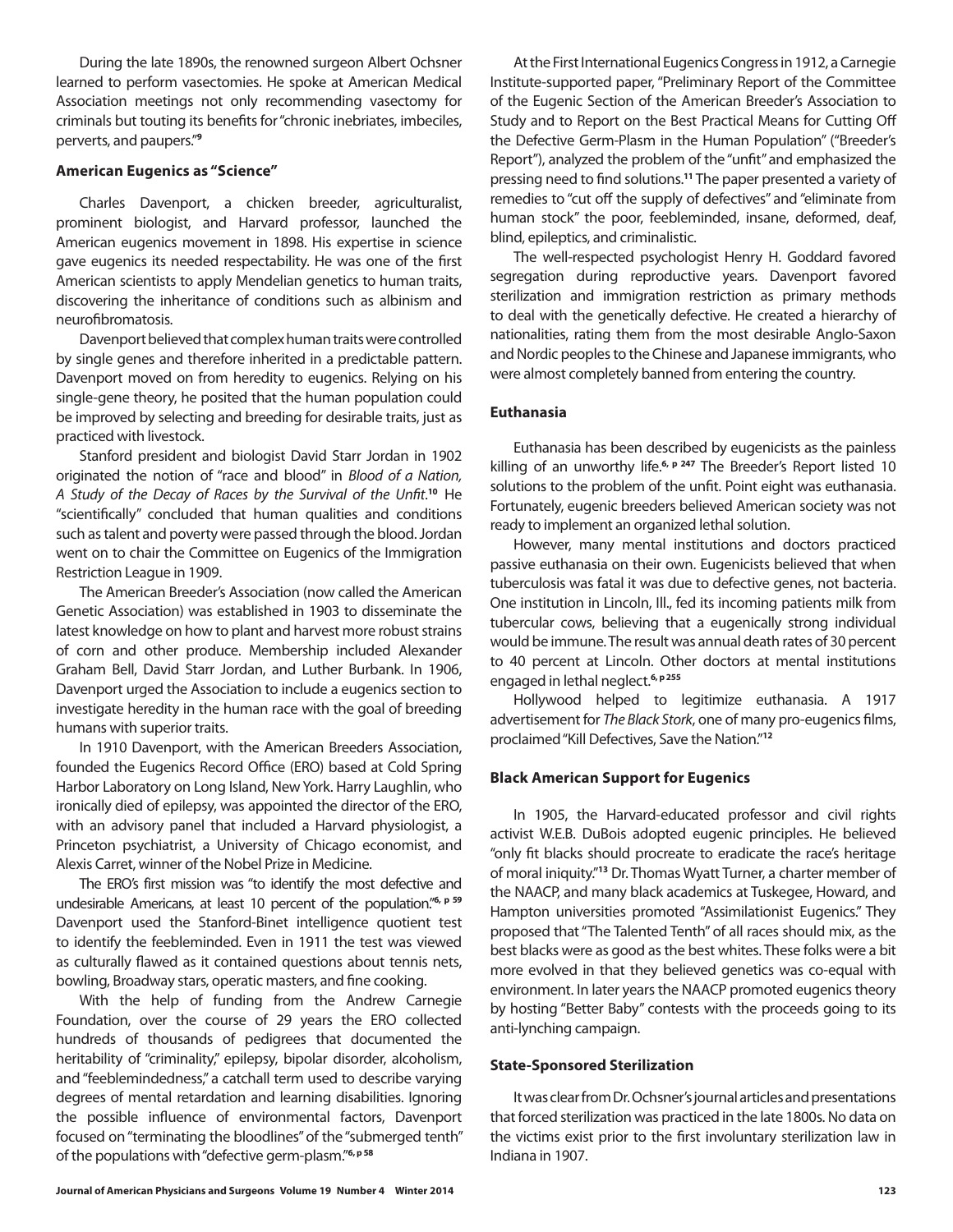In 1914, Harry Laughlin published a Model Eugenical Sterilization Law that would authorize sterilization of the "socially inadequate," that is, those supported in institutions or maintained wholly or in part at public expense. He and his supporters reasoned that sterilization was cost-effective: segregation for life cost some \$25,000 and sterilization a mere \$150.

The model law encompassed the "feebleminded, insane, criminalistic, epileptic, inebriate, diseased, blind, deaf, deformed, and dependent"—including "orphans, ne'er-do-wells, tramps, the homeless and paupers." Eighteen states passed laws based on Laughlin's 1922 revised model law.**<sup>14</sup>** By the 1920s, 33 states had compulsory sterilization laws.

Sixty-four thousand people were forcibly sterilized in 30 states from the early 1900s to the mid-1970s. Once eugenics was discredited in the 1940s, the new rationales for sterilization were solving social problems and cutting the welfare rolls. In North Carolina, an IQ of 70 or lower qualified for sterilization. Here, state social workers could file petitions for sterilization. One social worker sterilized her entire caseload.**<sup>15</sup>**

### **Margaret Sanger and Birth Control**

Margaret Sanger, well-known as the founder of Planned Parenthood, was a proponent of negative eugenics, that is, reducing reproduction by those considered unfit. She believed that birth control was the fundamental element of eugenics. She disagreed with the ERO about "positive eugenics," whereby superior persons are encouraged to produce more children.

Sanger founded the Birth Control League in 1917. The name was changed to Planned Parenthood in 1942. In her 1922 book, *The Pivot of Civilization*, **<sup>16</sup>** in a chapter entitled "The Cruelty of Charity," Sanger criticized philanthropy, as it tends to perpetuate "human waste." She also advocated mandatory IQ testing for the lower classes and the issuance of government-approved parenthood permits as a prerequisite to having a child. In her 1932 essay, "My Way to Peace," Sanger proposed that "the whole dysgenic population would have its choice of segregation or sterilization."**<sup>17</sup>**.

#### **Eugenics and the Law**

The infamous 1927 *Buck v. Bell* Supreme Court case made eugenical sterilization the law of the land.**<sup>18</sup>** The case arose from Virginia's Eugenical Sterilization Act based on Laughlin's model law. The plaintiff, Carrie Buck, a 17-year-old girl from Charlottesville, was the first person chosen for sterilization. Carrie had a child out of wedlock—likely as the result of a rape by a friend of her foster family. Since her mother was a prostitute, the Virginia Colony Asylum decided that Carrie should be institutionalized because she and her mother Emma shared the hereditary traits of "feeblemindedness" and sexual promiscuity.

A legal challenge was mounted. At her trial, the Colony superintendent testified that Emma Buck had "a record of immorality, prostitution, untruthfulness, and syphilis." Further, "these people belong to the shiftless, ignorant, and worthless class of anti-social whites of the South."**8, p 134**

A sociologist and a Red Cross nurse examined Carrie's baby and decided she was "below average" and "not quite normal."**8, p 117** Relying on these comments, the judge concluded that Carrie should be sterilized to prevent the birth of other "defective" children.

On appeal to United States Supreme Court, Justice Oliver Wendell Holmes, Jr., a student of eugenics, wrote the formal opinion for the Court:

Carrie Buck is the probable potential parent of socially inadequate offspring, likewise afflicted, that she may be sexually sterilized without detriment to her general health and that her welfare and that of society will be promoted by her sterilization…. It is better for the world, if instead of waiting to execute degenerate offspring for crime, or to let them starve for their imbecility, society can prevent those who are manifestly unfit from continuing their kind. The principle that sustains compulsory vaccination is broad enough to cover cutting the Fallopian tubes. Three generations of imbeciles are enough."**18, p 208**

School records prove that Carrie's daughter Vivian was not feebleminded. Her first grade report card showed that Vivian was a solid "B" student, received an "A" in deportment, and had been on the honor roll.**8, p 190** Sadly, she died at age 8 from enteritis probably a preventable childhood disease. Carrie was released and became a housekeeper and an avid reader, and she married a carpenter in 1932.

The *Buck v. Bell* precedent allowing sterilization of the "feebleminded" has never been overruled.

In 1942, *Skinner v. Oklahoma* was the second Supreme Court case challenging forced sterilization.**<sup>19</sup>**

Oklahoma was one of 13 states permitting involuntary sterilization of criminals. Jack Skinner was a three-time felon, guilty of stealing chickens at age 19, and convicted twice in later years for armed robbery.

Justice William O. Douglas began his opinion by pointing out:

Marriage and procreation are fundamental to the very existence and survival of the race. The power to sterilize, if exercised, may have subtle, far-reaching and devastating effects. In evil or reckless hands, it can cause races or types which are inimical to the dominant group to wither and disappear.**19, p 541**

The Court struck down the law based on the Fourteenth Amendment's Equal Protection clause because under the legislation, a three-time chicken thief could be sterilized while a three-time embezzler could not. Justice Douglas specifically distinguished *Skinner* from *Buck* because the law in *Buck* allowed a hearing for the person to be sterilized.**19, p 538**

Despite the *Skinner* case, sterilization of people in institutions for the mentally ill and mentally retarded continued through 1974.

The final nail in the coffin for state-sponsored sterilization was the 1974 case of *Relf v. Weinberger*. **<sup>20</sup>** In Alabama in 1973, officials from the Federal Community Action Program (an anti-poverty program for minorities) took the Relf girls, Katie, 16, Mary Alice, 14, and Minnie, 12, to a doctor who inserted an IUD in Katie and sterilized Minnie and Mary Alice. Their mother signed the consent form after being told only that the girls would receive "some shots."**<sup>21</sup>** The district court in striking down the federal sterilization guidelines, noted that "an indefinite number of poor people have been improperly coerced into sterilization."**<sup>22</sup>** The appeals court affirmed and called for new clear federal guidelines with respect to minors, incompetent adults, and consent.